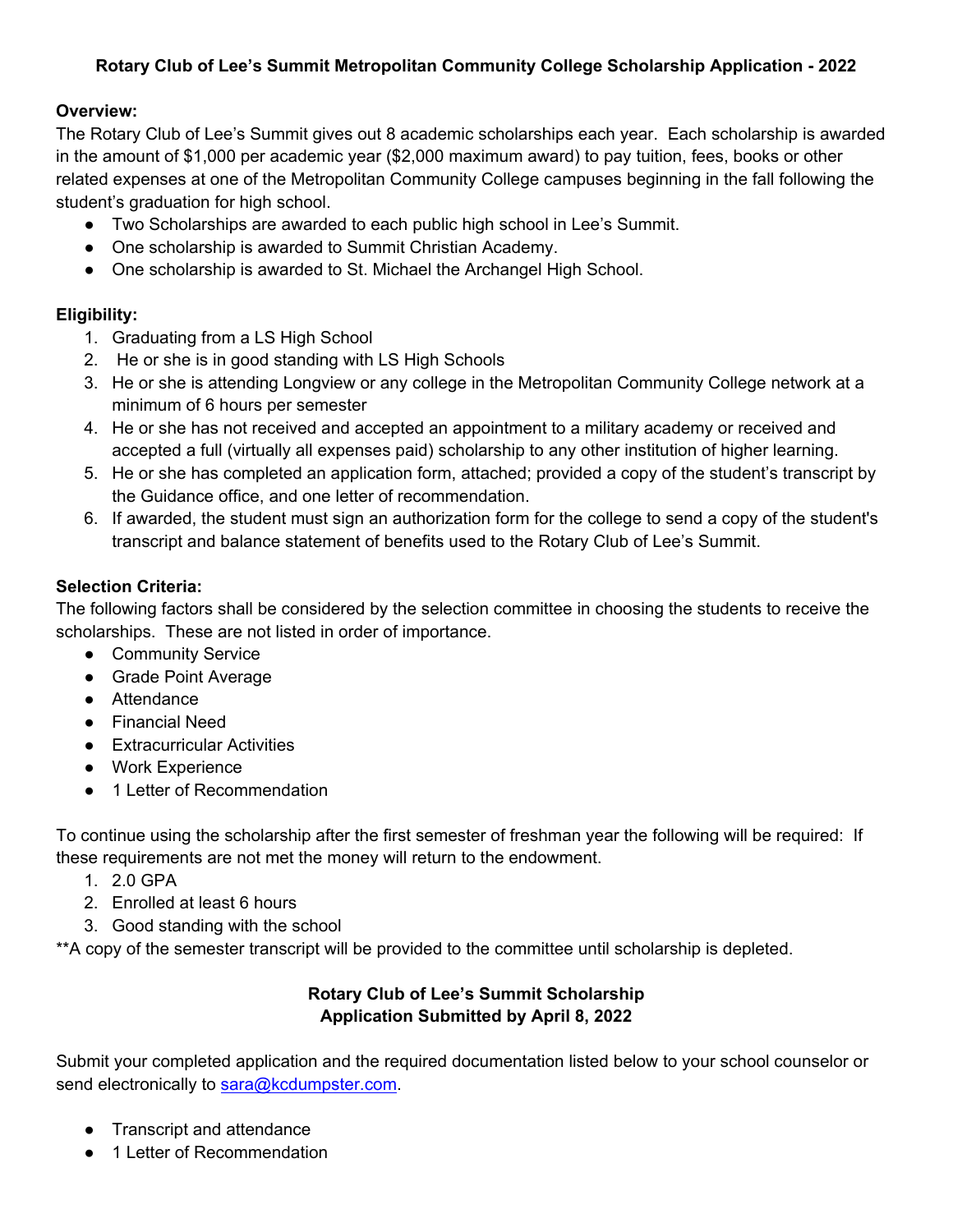# **Application**

| Name of High School Attending: |
|--------------------------------|
| Applicant's Name:              |
| Applicant's Phone #:           |
| Parent/Guardian Name(s):       |
| <b>Street Address:</b>         |
| City, State, Zip:              |
|                                |
| First Choice MCC College:      |
| City:                          |
| Second Choice MCC College:     |
| City:                          |

Community Service: (List Activities and Hours during Junior and Senior Years)

School and Community Activities: (List activities, offices held, competitions entered, honors and awards, etc.)

What have you done or plan to do to help finance your college education?